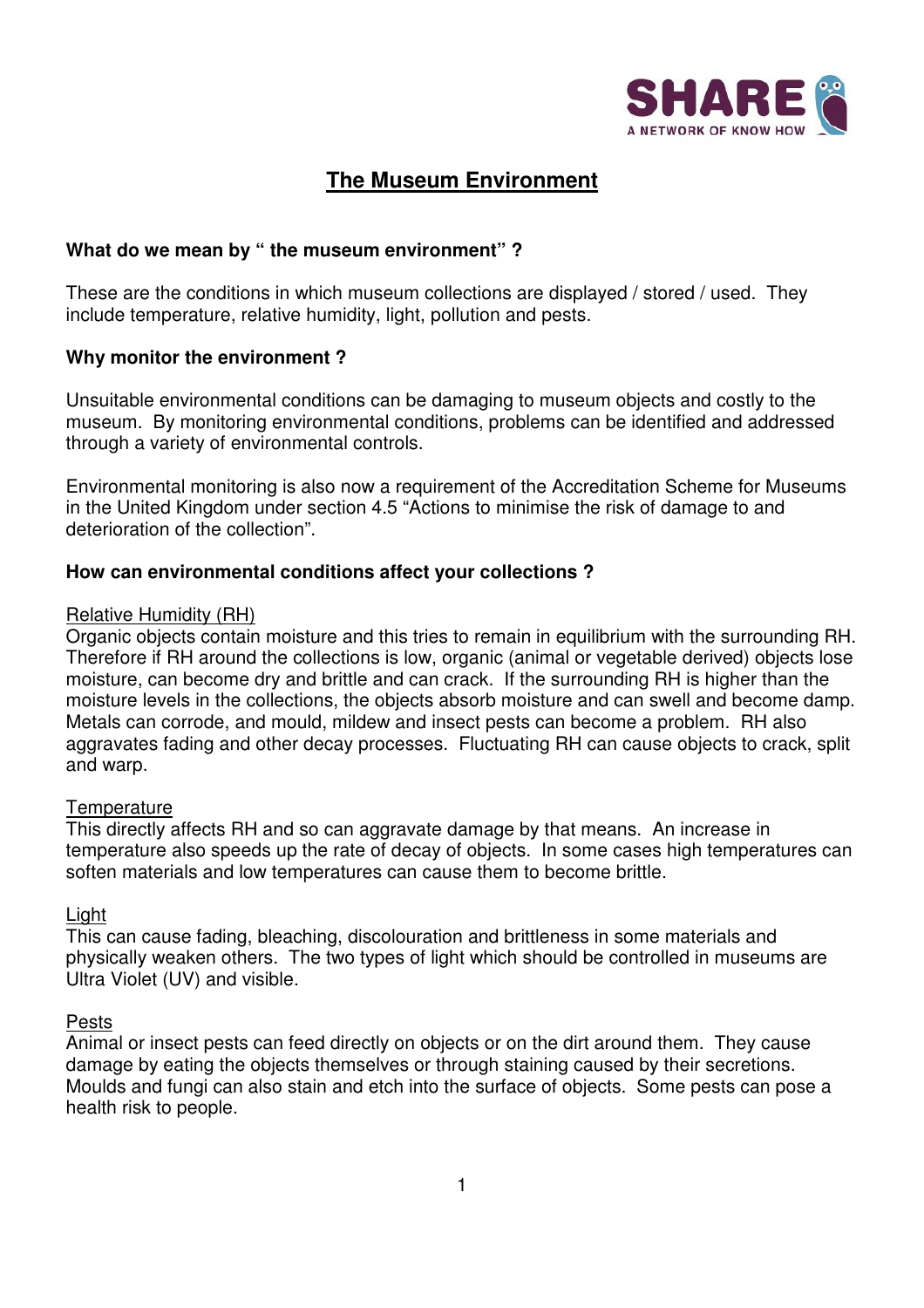

**Pollution** 

Gaseous pollutants, including organic acids, sulphur dioxide, nitrogen oxides and ozone, can cause bleaching, discolouration and weakening of a variety of materials. Particulate pollution (dust) can become embedded in the object's surface, cause abrasion and wear, attract moisture, act as a food source for pests and be visually disfiguring. Liquids such as sweat can also cause problems such as dirt, corrosion and chemical weakening of materials.

### **Identifying your museum's environmental requirements and recommended guidelines.**

Monitoring is only useful when you know what conditions you want to achieve. Section 4.5 c of Museum Accreditation Scheme states that the museum should "determine the level of control of the environment … which it wishes to achieve". Often environmental conditions are a compromise because unless you have only one type of object / collection then invariably optimum conditions for all the different materials in your collections are not going to be met. This is why we recommend a broad band or range of RH within which you should try to remain for the majority of the time. It is generally better to keep conditions stable, i.e. not moving up or down too much, rather than trying to keep all the different parts of your collections at different specific RH's. Some collections such as archaeological metals will benefit from specific controls to prevent serious decay and the advice of a conservator regarding collections requiring more specific environmental conditions would be beneficial.

## **(Relative Humidity) RH**

Usual recommendations are to maintain as stable an RH as possible within a 20% band. This allows for annual seasonal changes in humidity and the needs of a mixed collection. Commonly used bands are 40% – 60% or 45% – 65%, however, current thinking is that collections are more robust than often thought and provided conditions don't change rapidly, a band as wide as 40 – 65 %RH is fine. RH should not exceed 65% as mould, mildew and pests are more likely to occur. Choose the band which you are most likely to be able to meet (this can be reviewed annually). Also consider the needs of your collections, but either of these bands should be suitable for mixed collections. Some collections, such as archaeological metals, may require more tightly controlled relative humidities.

### **Temperature**

Museums are generally heated to human comfort levels of around  $17 - 21^{\circ}$ C. Stores can be kept at lower temperatures to slow down degradation of objects (say around  $10 - 15^{\circ}$ C). Overall then, a museum should try to maintain temperatures between  $10 - 21^{\circ}$ C. It is important to maintain stable temperatures rather than allowing them to fluctuate, as this causes greater damage to the collections. Some collections, such as photographic collections, will really benefit from lower temperatures.

## **Light**

There are two types of light which need to be monitored: **ultra violet (UV)** and **visible.**

UV is high-energy radiation and is unnecessary for human viewing of objects. It should not exceed 75 microwatts per lumen and should preferably be eliminated completely.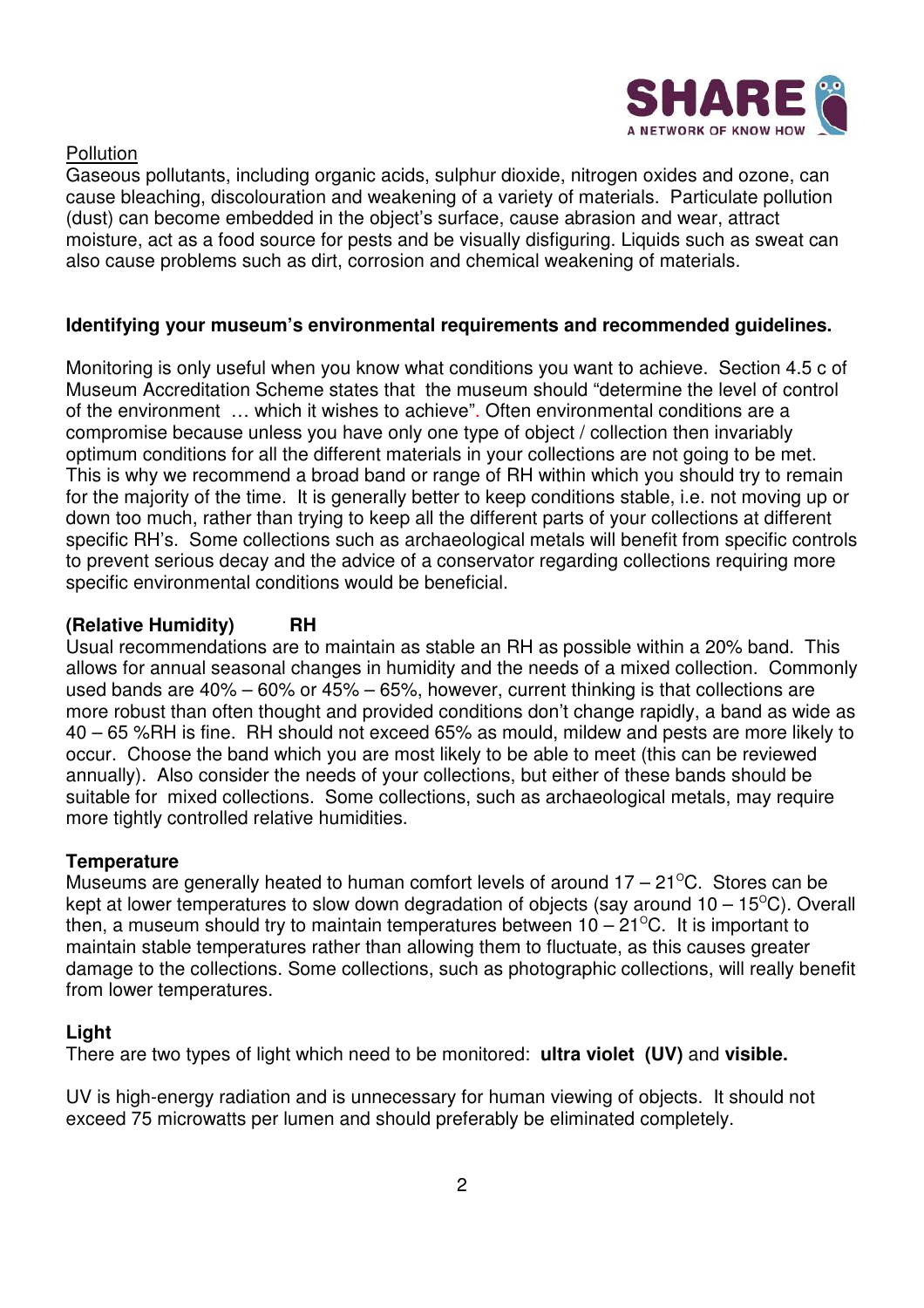

Visible light levels for light sensitive objects including watercolours, textiles, paper, photographs and plastics should not exceed 50 - 80 lux. For less sensitive objects such as oil paintings, wood, ceramics, metals, glass etc., 200 to 250 lux is recommended. These light levels will not prevent damage to objects, they are merely the commonly accepted levels of damage. Although materials such as ceramic, glass and metals can safely be lit to higher levels, brighter areas in museums make areas with lower light levels seem even darker and should be avoided.

These levels should be maintained in display areas, but for stores, light levels, when not in use, should be zero. It is also necessary to ensure that lighting meets legally required levels in work areas.

### **Pollution**

There is no one recommended level for pollutants in museums, each one having its own recommended levels. It is also more difficult and expensive to monitor gaseous pollutants. Staff should be aware that they can originate from varied sources including traffic emissions, the museum building itself, the collections, storage and display materials, staff and visitors.

### **What environmental conditions does my museum require ?**

- What type of collections do you have ? Are they mixed general collections eg social history or are they sensitive collections requiring more specific conditions eg archaeological metalwork?
- Where are they housed ? Eq a damp barn or a warm store?
- Most museums will be able to use the recommended guidelines above.

### **Monitoring environmental conditions**

- Buy the best equipment you can afford, preferably that which provides a continuous record of conditions rather than spot readings.
- Chose equipment carefully and look after it.
- The type of equipment you choose will be affected by the building layout, staff, security, finances, collections etc.
- Ensure that you are familiar with the advantages and disadvantages of the various pieces of equipment before buying. Don't forget that monitoring equipment can be added to over a number of months or years so make sure that you plan ahead and that any new equipment is compatible with existing items.
- Decide upon the frequency at which results are recorded and try to maintain a regular logging programme using trained staff and volunteers.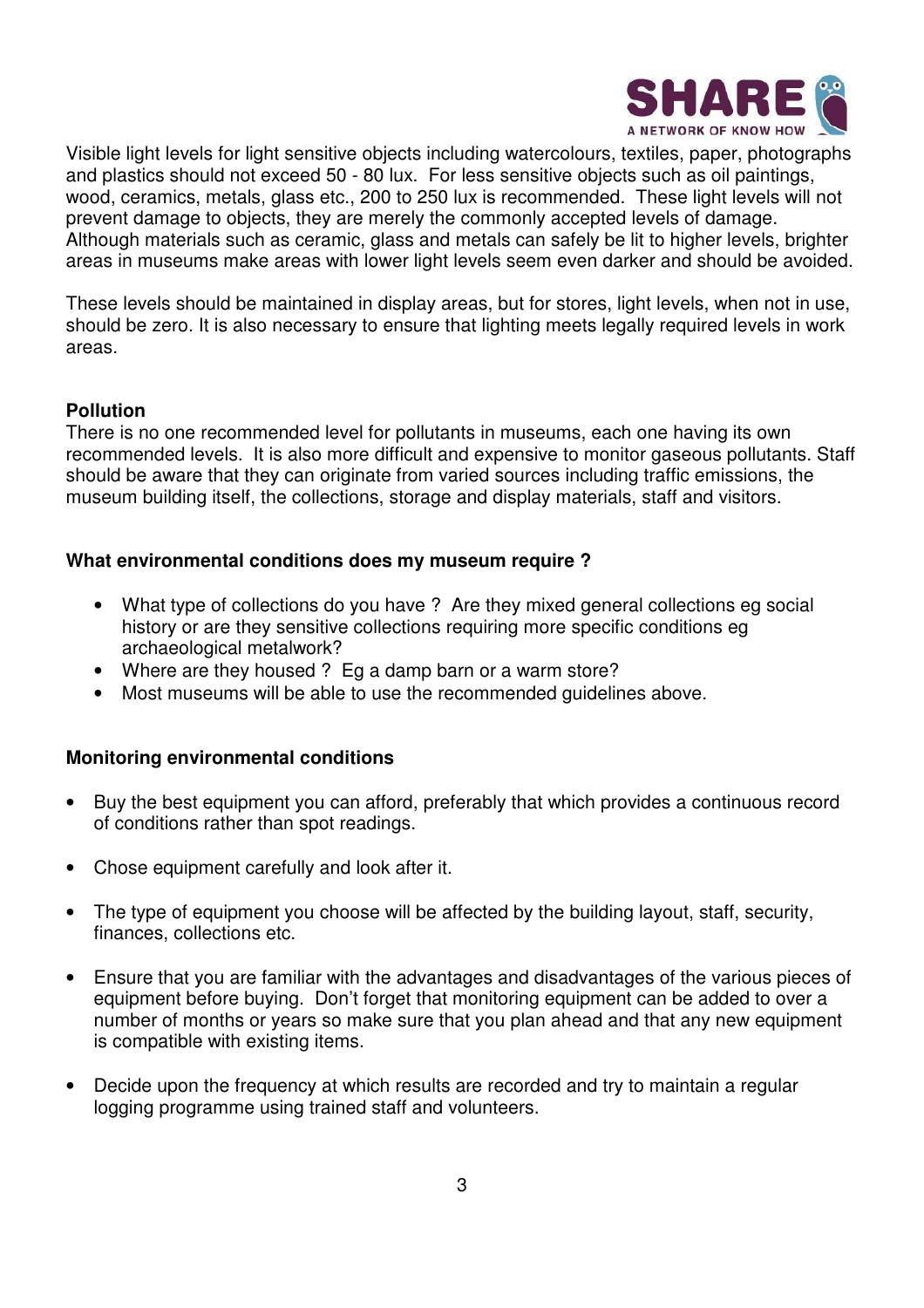

• Use equipment in a suitable place within the recording location. Do not place it close to sources of light and heat, or near air conditioning, humidifiers / dehumidifiers, air vents, doors or windows etc or where it is susceptible to theft, vandalism or physical damage.

### **Choosing environmental monitoring equipment**

Museums should purchase equipment that will enable them to monitor light levels (at least visible light and if possible also ultra violet light), temperature, humidity and pests. The complexity, price and usefulness of this equipment varies. There is a variety of equipment ranging in price and complexity and these are detailed below:

- 1. Cheapest methods are those that do not provide accurate, quantifiable readings which can be recorded and compared (e.g. ISO blue wool card, humidity strips).
- 2. Readings taken by equipment such as sling hygrometers, dial hygrometers or electronic hand held readers are recorded by staff at the moment of reading and are called spot readings. These will generally not be taken at night or when the museum is closed and so an accurate pattern of conditions is not built up. For example, the effect of the heating being switched off at night can't be monitored.
- 3. Some equipment such as electronic data loggers and radio telemetry systems take spot readings i.e. they record conditions at pre-set intervals, but they continuously record these spot readings to produce charts.
- 4. Other equipment will monitor and record continuously, such as recording thermohygrographs.

Try to buy at least some equipment from groups 3 or 4, to provide a continuous record of environmental conditions. It not only gives a more accurate picture, but also takes up less staff time with monitoring. This can be supplemented by spot reading equipment (group 2) in areas which are not being continuously monitored.

### **Hidden extras**

The initial purchase price of equipment is not the only cost. You will need to also think about ongoing costs such as those linked to:

- Recalibration: equipment needed for you to do it yourselves or sending equipment away for recalibration.
- Replacement: For eg batteries, extra wicks for sling hygrometers, sticky traps, charts & pens for recording thermohygrographs etc.
- Repair and maintenance: Check guarantee periods and conditions and costs.
- Training: Necessary to enable competent use of equipment and interpretation of results.
- Equipment: With computerised equipment, ensure the compatibility of hardware and software. Ask about future upgrades to software purchases. Telemetry systems should include an external sensor.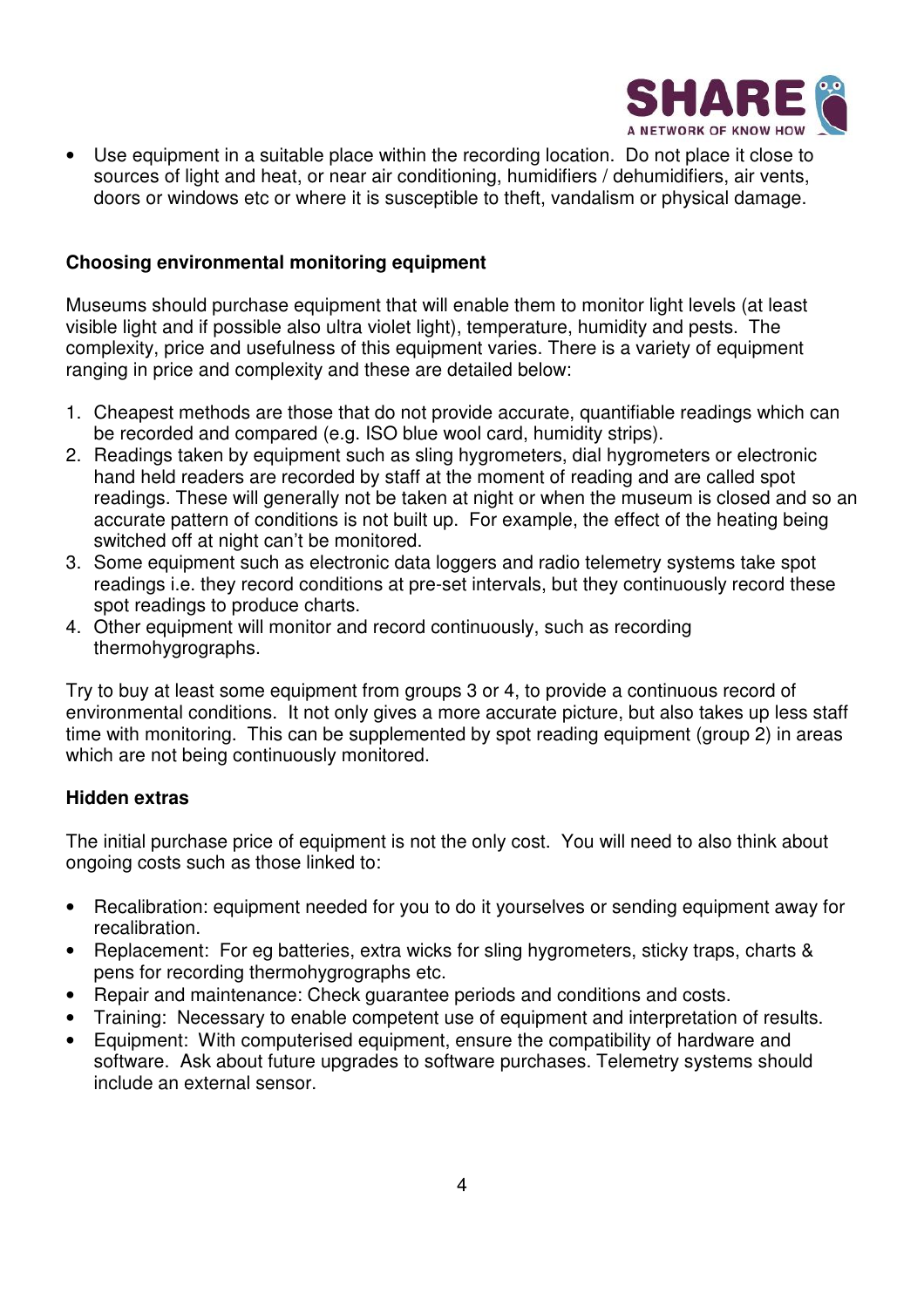

### **General guidelines for equipment**

- Read instructions and follow them carefully.
- Store equipment in the boxes provided when not in use, or in a clean secure area.
- Clean, maintain and re-calibrate equipment regularly.
- Train staff to use equipment correctly.
- Keep receipts and contracts safe. Note when guarantee periods finish and the terms of any contracts (with some computerised systems, firms will include maintenance, repair, recalibration and training for set periods after the purchase date).
- If storing equipment, remove batteries to prevent them leaking and causing damage.

#### **A basic monitoring kit**

• Temperature and humidity: Continuously recording equipment such as recording thermohygrographs is preferable. Buy sufficient to monitor galleries and stores. These can be cheaply recalibrated with sling hygrometers or (more expensively) with hand held electronic readers which themselves need checking with recalibration salts. Electronic dataloggers are now a similar price to thermohygrographs but most require a computer to download them. Some types can be recalibrated by yourselves, but others may have to be returned to the manufacturers for recalibration.

This equipment can be supplemented with spot readings from dial hygrometers or from sling hygrometers or hand held electronic readers (which may have already been purchased to recalibrate other equipment).

- Light : Visible light levels change with the plane of the object and the distance from light sources. Every time an object is moved or a lamp angle is altered, readings will differ, so a museum should purchase a light (lux) meter and check levels regularly. UV meters are expensive and once an area has been checked, needs only to be re-checked if new sources of light are admitted or for museums with uncovered windows etc which have no UV filtering film on them.
- Pests: All museums should purchase sufficient sticky traps to lay one or two in each room and replace them when full or no longer sticky. Results from the trapping programme should be logged and acted upon.
- Pollution: Although pollution monitoring is recommended, for museums with limited funding, it is at the bottom of the monitoring equipment list. If you are worried that items are being damaged by pollutants then dosimeters, passive samplers or some sensors for telemetry systems can monitor certain pollutant gases. Simple cards for monitoring dust accumulation can be simply made by taking a piece of card and painting half white and half black or using a piece of clear glass. Place around the museum and check regularly to find the pattern and rate of dust accumulation.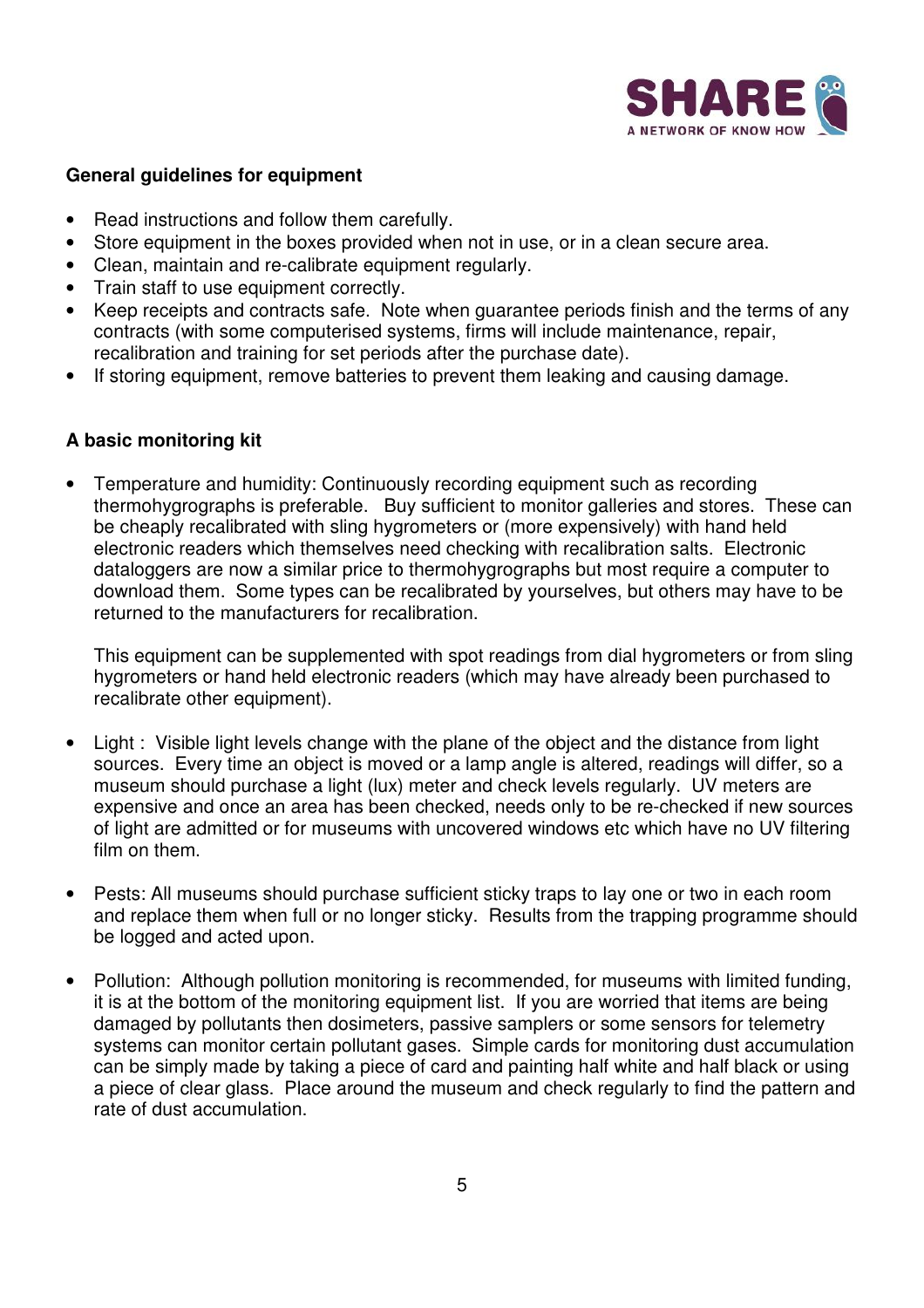

# **Hints and tips for using environmental monitoring equipment**

Below are some guidelines for ensuring correct use of the more common pieces of monitoring equipment but it cannot be stressed too strongly, that the instructions which accompany the equipment must be carefully read before using it:

### **Lux meter / light meter**

- Chose a suitable scale on the equipment.
- Hold the sensor in the plane of the object and facing away from it.
- Don't stand in the path of the light source as this will affect the reading.
- Recalibrate it annually, preferably at a NAMAS laboratory (National Measurement Accreditation Service of the National Physical Laboratory).

#### **UV meter**

 Check that when held near a 60watt tungsten light bulb, it reads 75 mw/l (close curtains and switch off all other lights before doing this). It should be recalibrated if this reading is not around 75 mw/l.

### **Recording thermohygrograph**

- Don't knock it or move it unnecessarily  $-$  change the charts in situ.
- Check calibration regularly and also after it has been moved as well as on receipt of the equipment from the manufacture upon purchase.
- Change the charts when they are complete.
- **Ensure that the correct chart is being used for the chosen recording period.**
- **Ensure that the pens have not dried out.**
- Write on the charts themselves, the recording location and the dates on which recording started and stopped.
- Check that the drum is rotating and ensure that it is replaced correctly after changing charts.
- **Wind up clockwork thermohygrographs regularly.**
- **Ensure the hair is taut and clean it periodically by brushing lightly with a soft brush** (recalibrate after doing this).
- **If a battery driven thermohygrograph is not in use, remove batteries to prevent acid leaks** from causing damage to the equipment.

### **Sling Hygrometers**

- Whirl at arm's length to prevent heat and humidity from operator affecting readings.
- **Take readings until two consecutive ones are the same.**
- Read wet bulb first.
- Don't put fingers near or over the ends of the thermometers when taking readings.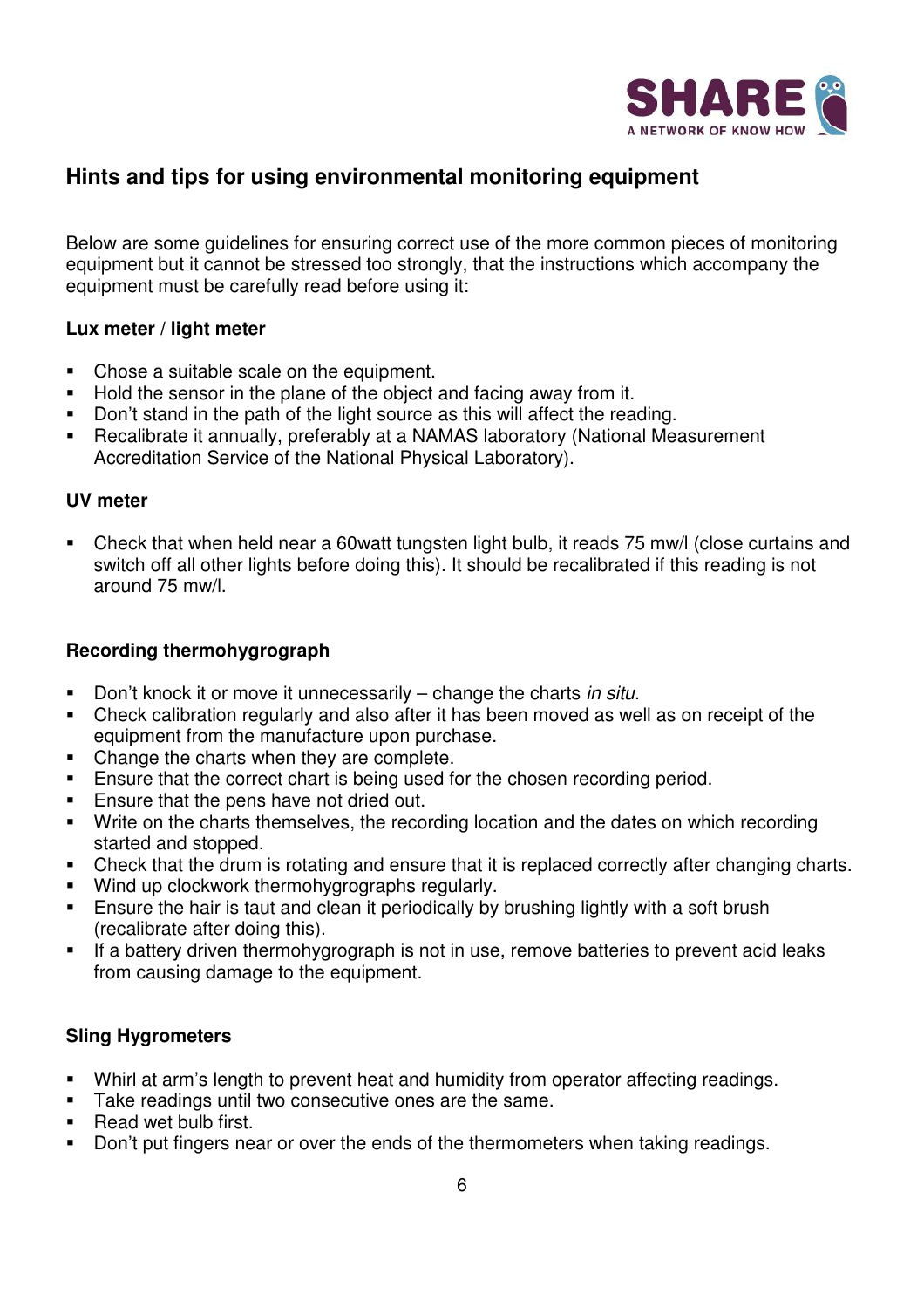

- Keep wicks / sleeves clean.
- **Ensure that the wick / sleeve is wet.**
- **Use only distilled or deionised water.**

### **Electronic readers**

- **Ensure batteries are working.**
- Keep the probes dry and clean.
- Recalibrate regularly against recalibration salts.

#### **Pests**

Check traps regularly, record results and if necessary replace them

### **Interpreting the results of environmental monitoring**

It is not enough to merely collect the results of environmental monitoring. If the monitoring programme is to be of any use, the results must be regularly examined, interpreted and where necessary acted upon. It is useful to monitor external temperature and humidity so that internal conditions can be compared to them. This will help to show how conditions within the building react to changes in the external environment.

The environmental policy will define acceptable environmental conditions within the museum and staff must be familiar with these in order to interpret fully the results of a monitoring programme.

In order to eliminate problems which may arise due to staff recording spot reading results in different ways, the museum should design simple recording sheets. In order to maintain good records, which can be compared over the long term, the information from recording sheets should be transferred to an annual standard chart or datasheet or plotted as a graph. Keep records of visitor numbers, external weather conditions and anything else which may affect conditions such as switching on air conditioning or heating apparatus, opening blinds or curtains etc., as these will help you to more correctly interpret the data.

Keep plans of the museum, on which are drawn the locations of pest monitoring traps and on which can also be drawn, the locations of any other environmental monitoring equipment. The environmental monitoring programme itself should be regularly reviewed. Look at:

- What you are monitoring and why?
- How much data you want to collect and why?
- Is the data being correctly collected and interpreted?
- Is the equipment regularly maintained and suitable for your purposes?
- Have staff been fully trained in the use of the equipment?
- Has the museum allowed for the costs involved in using and maintaining the equipment?
- Are you acting upon the results of the monitoring?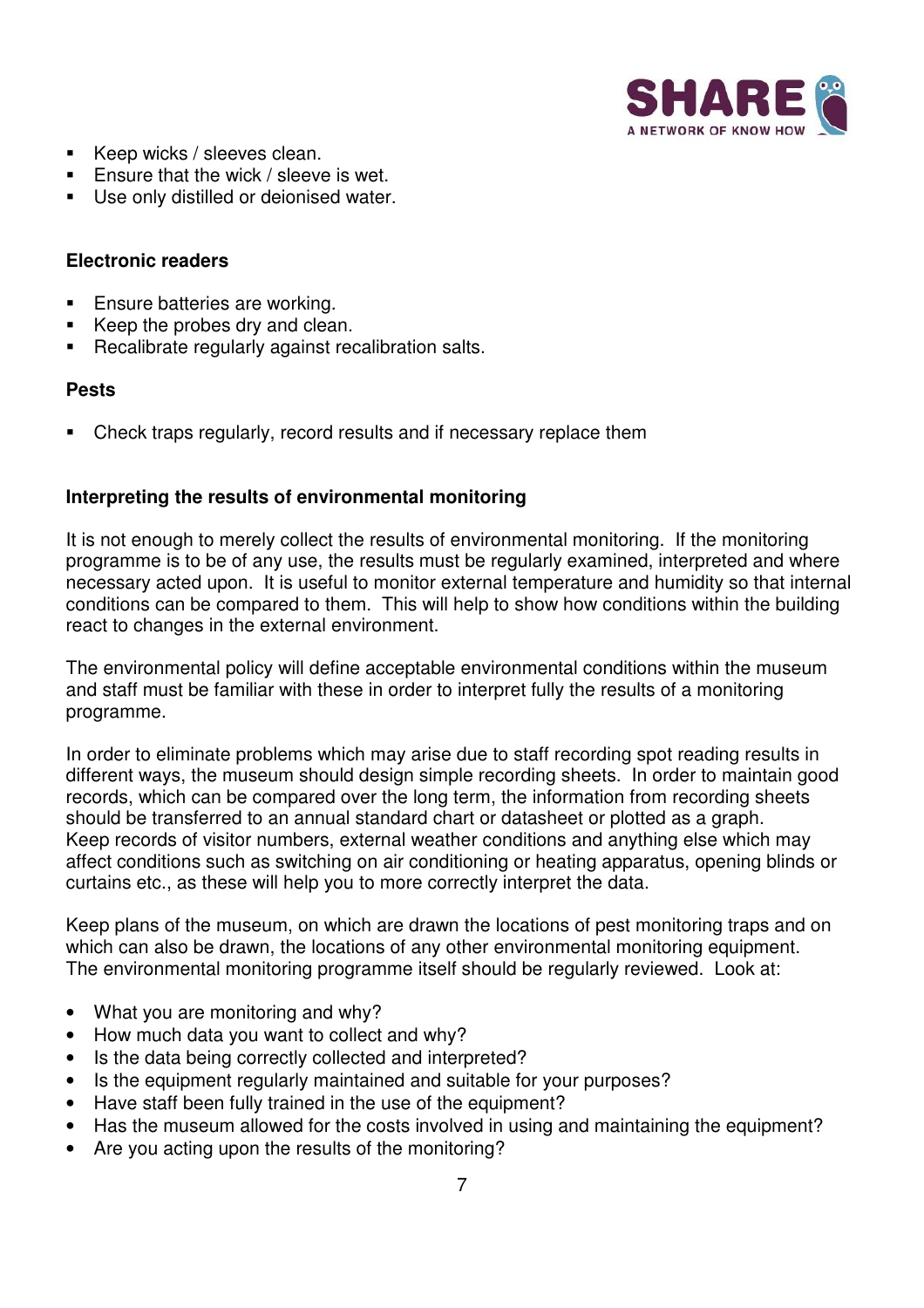

# **Controlling the environment**

This can be very difficult. It is imperative that wherever possible the actual causes of the environmental problems are identified and this is why it is important to monitor the environment and interpret the results. It is pointless buying a dehumidifier if the humidity is only too high because the gutters leak when it rains for example – the gutter should be fixed. There is often no one simple solution and in some cases, financial restraints prevent adequate environmental control, but the following are some ways in which conditions can be controlled, mitigated or prevented:

### **Temperature**

- Keep doors and windows closed.
- Keep heating levels stable.
- If possible try to choose a heating system which can be controlled 24 hours a day.
- Create a double entrance lobby.
- Lag pipes and insulate roofs.
- Board up windows and insulate between window and board.
- If possible move collections so that sensitive items are in the environmentally better areas.
- Chose lamps which do not give out heat .

### Relative Humidity

- Well sealed doors and windows
- Maintenance programme for building to ensure roofs and gutters etc are in good repair
- Don't place collections in basements of damp buildings / those with no damp proofing
- Air conditioning if well chosen may help, but if badly chosen it can create more problems
- Humidistats can be used on heaters instead of thermostats
- Humidifiers and dehumidifiers mostly only really effective in sealed areas/rooms
- Silica gel for smaller containers
- Try to avoid using stores as office areas, staff rooms etc.
- Provide area for wet coats etc away from collections
- Increasing the temperature may lower RH, but high temperatures are also damaging.

### Pests

- Quarantine area separate from collections
- Check all incoming items for pests
- Treat any items which may be infested
- Implement an integrated pest management programme
- Don't allow food in collection areas
- Maintain a good cleaning and housekeeping regime
- Doormat at front door
- Do not use food, plant, woollen or felt materials in displays or stores
- Be aware that foodstuffs being accessioned to the collections may cause problems later
- Keep flowers and pot plants out of museum

## **Pollution**

• Close doors and windows and ensure well sealed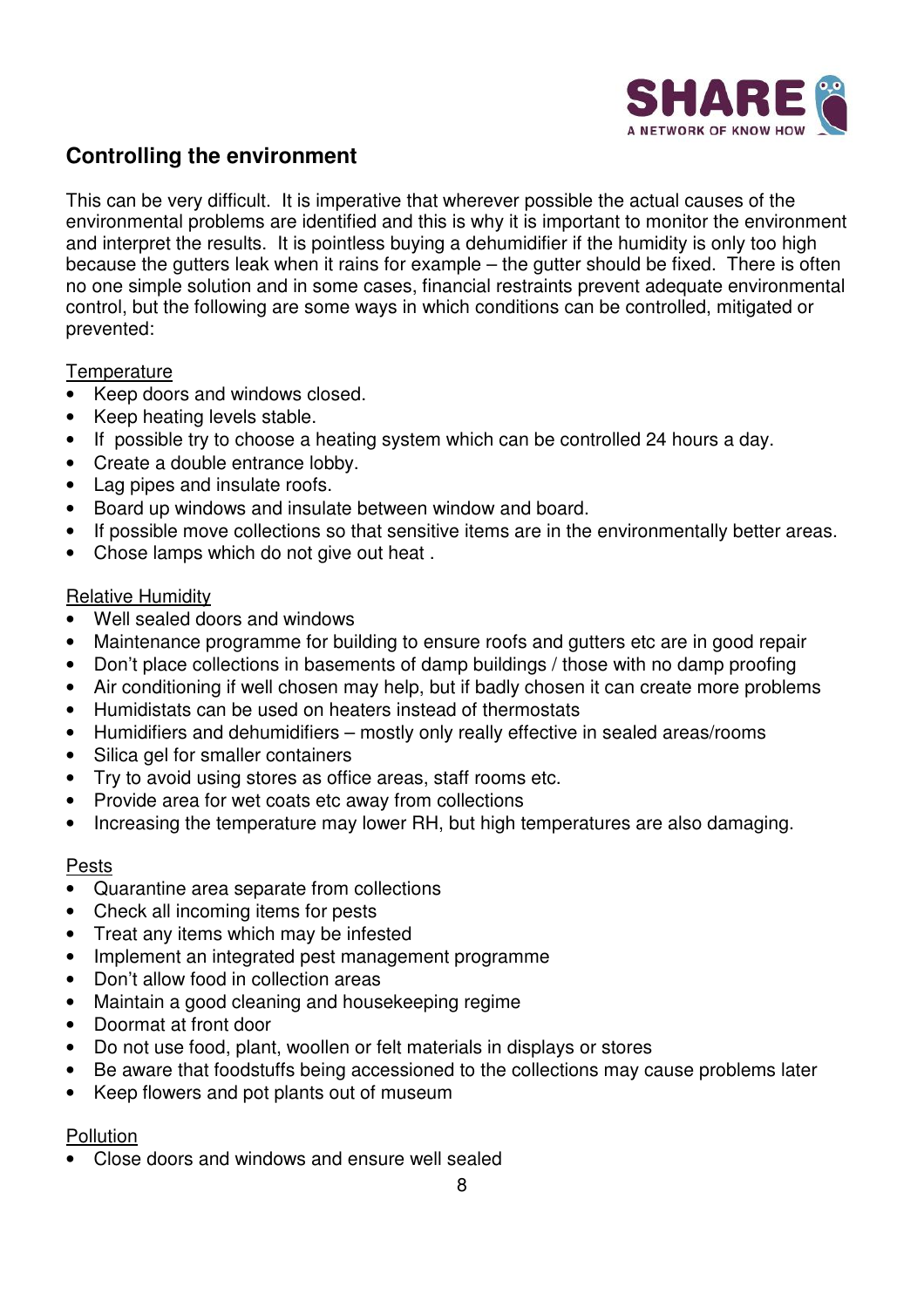

- Good front door mat to collect dust
- Choose display and storage furniture which is inert
- Be aware that the collections themselves can give off pollutants
- Clean newly accessioned items
- Good housekeeping programme
- Vacuum floors wherever possible to remove dust (sweeping re-circulates dust)
- No smoking policy in museum
- Site any photocopiers away from collections
- Air conditioning with filters

### Light

- Remove daylight by covering or boarding up windows or using blinds to control (please note that vertical blinds are not suitable for this as they let too much light through).
- Neutral density film on windows cuts down daylight by varying degrees.
- Ultra violet films, varnishes, glass and acrylic sheets are available for doors, windows and lamps to reduce / eliminate UV light (does not eliminate visible light)
- Check the number and wattage of lamps in the museum reducing one or both will cut down light levels
- Check the Ultra Violet emission of lamps in catalogues or with manufacturers before buying
- Position lamps carefully avoiding "hot spots"
- The plastic covers provided for fluorescent lamps often have built in UV filters so don't leave them off
- Switch off lamps when collection areas or stores not in use
- Use dimmer switches to control light levels
- Cover very sensitive objects with curtains that the public have to move to view object
- Put up notice explaining why light levels are low to reduce complaints by public
- Automatic switches can be used so lights come on only when someone enters that space

## **Summary**

- Draw up an environmental policy which sets out aims and clearly defined parameters.
- Chose environmental monitoring equipment carefully.
- Always read equipment instructions and ensure all relevant staff receive training in its use.
- Maintain equipment and recalibrate it regularly.
- Record and interpret the results of monitoring and act upon them if necessary.
- Review the environmental policy on a regular basis.
- Seek to identify causes of environmental problems not just deal with the symptoms.